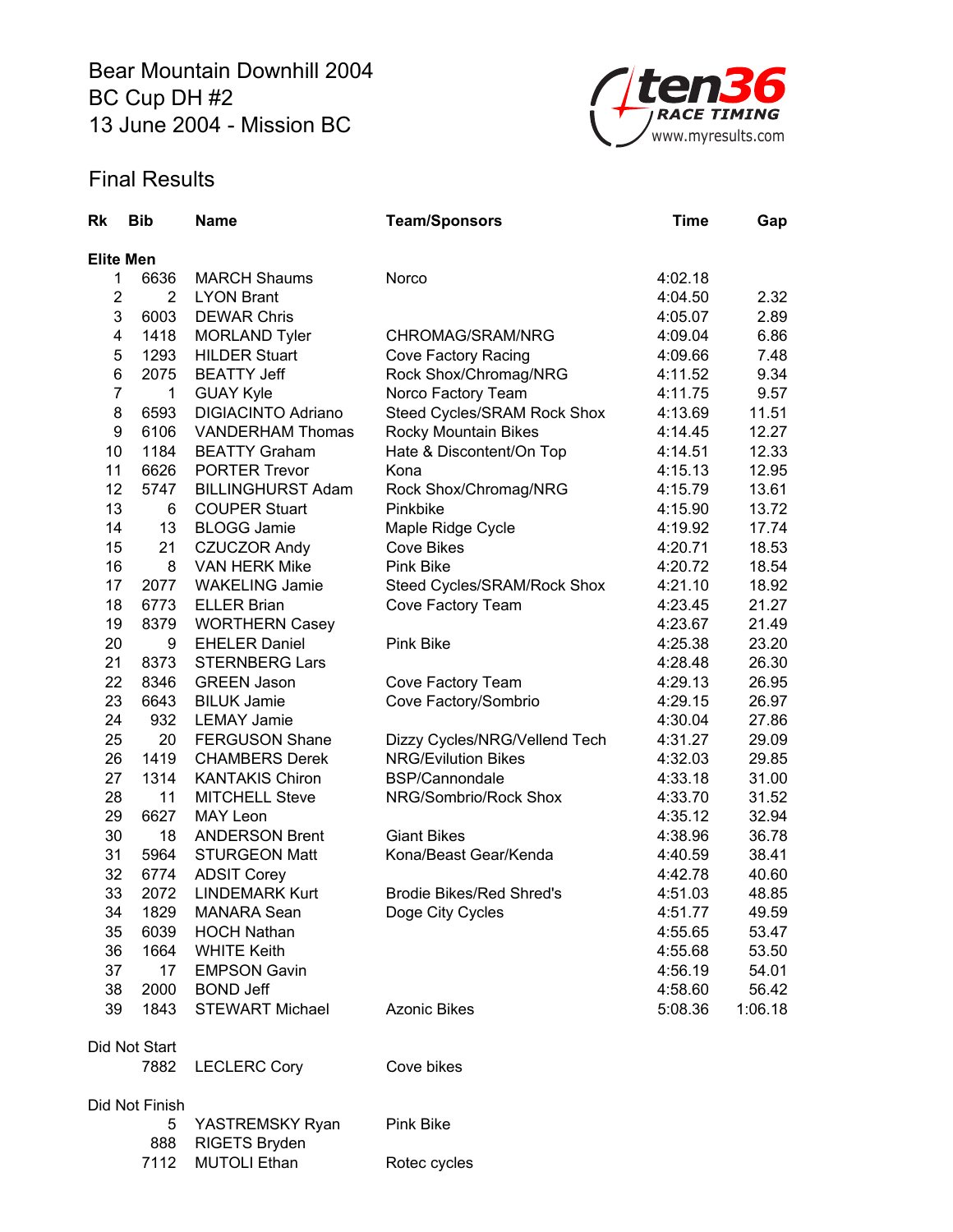|                         | <b>Elite Women</b> |                         |                                |         |         |
|-------------------------|--------------------|-------------------------|--------------------------------|---------|---------|
| 1                       | 27                 | <b>SCHROETER Danika</b> | Giant                          | 4:36.88 |         |
| $\overline{2}$          | 1025               | <b>BAKER Brook</b>      | Norco                          | 4:57.09 | 20.21   |
| 3                       | 7040               | <b>CASSIDY Jenelle</b>  | Cove bikes/Roach               | 4:59.71 | 22.83   |
| $\overline{\mathbf{4}}$ | 1337               | <b>PARR Pip</b>         | <b>Pink Bike</b>               | 5:25.86 | 48.98   |
| 5                       | 7171               | <b>TURENNE Darcy</b>    |                                | 5:26.10 | 49.22   |
|                         | Did Not Start      |                         |                                |         |         |
|                         | 28                 | <b>MILLER Adrienne</b>  | Mike's Bikes/Foes              |         |         |
|                         | Did Not Finish     |                         |                                |         |         |
|                         | 25                 | <b>MACKILLOP Deb</b>    | <b>NRG/Evilution Bikes</b>     |         |         |
|                         | 6619               | <b>PORTER Sara</b>      | Kona                           |         |         |
|                         | Jr Expert Men      |                         |                                |         |         |
| 1                       | 1584               | <b>MITCHELL Andrew</b>  |                                | 4:09.40 |         |
| $\overline{c}$          | 1552               | <b>MEASURES Ross</b>    |                                | 4:22.31 | 12.91   |
| 3                       | 7388               | JOHNSTON Jack           | Steed Cycles/Idun/Roach        | 4:26.07 | 16.67   |
| 4                       | 1275               | <b>JOHNSON Kyle</b>     |                                | 4:28.02 | 18.62   |
| 5                       | 256                | <b>CHAN</b> steve       |                                | 4:28.48 | 19.08   |
| 6                       | 2092               | <b>GNITT Tyler</b>      | <b>Full Boar Bike Store</b>    | 4:28.68 | 19.28   |
| $\overline{7}$          | 944                | LUDWIKOWSKI Jeremy      | Oakley/Kona Bicycles/Simons cy | 4:30.51 | 21.11   |
| 8                       | 1300               | <b>RITCHIE Kyle</b>     |                                | 4:31.36 | 21.96   |
| $\boldsymbol{9}$        | 620                | <b>MACLEOD Connor</b>   | <b>Cove Bikes</b>              | 4:33.03 | 23.63   |
| 10                      | 7181               | <b>VAAGE Fraser</b>     | Cove bikes                     | 4:36.97 | 27.57   |
| 11                      | 1084               | <b>MCNABB Tyler</b>     | Kona/Kelowna Cycle             | 4:39.00 | 29.60   |
| 12                      | 6609               | <b>GULEVICH Geoff</b>   |                                | 4:39.58 | 30.18   |
| 13                      | 1230               | <b>PETERSEN Travis</b>  | mikes bikes                    | 4:48.53 | 39.13   |
| 14                      | 7187               | <b>SMITH Mike</b>       |                                | 4:56.30 | 46.90   |
| 15                      | 1280               | <b>WALKER Tom</b>       |                                | 5:38.15 | 1:28.75 |
|                         | Jr Expert Women    |                         |                                |         |         |
| 1                       | 1473               | <b>GATTO Micayla</b>    | On The Edge Race Team          | 5:41.28 |         |
| $\overline{2}$          | 1606               | <b>TAYLOR Kristen</b>   |                                | 6:16.65 | 35.37   |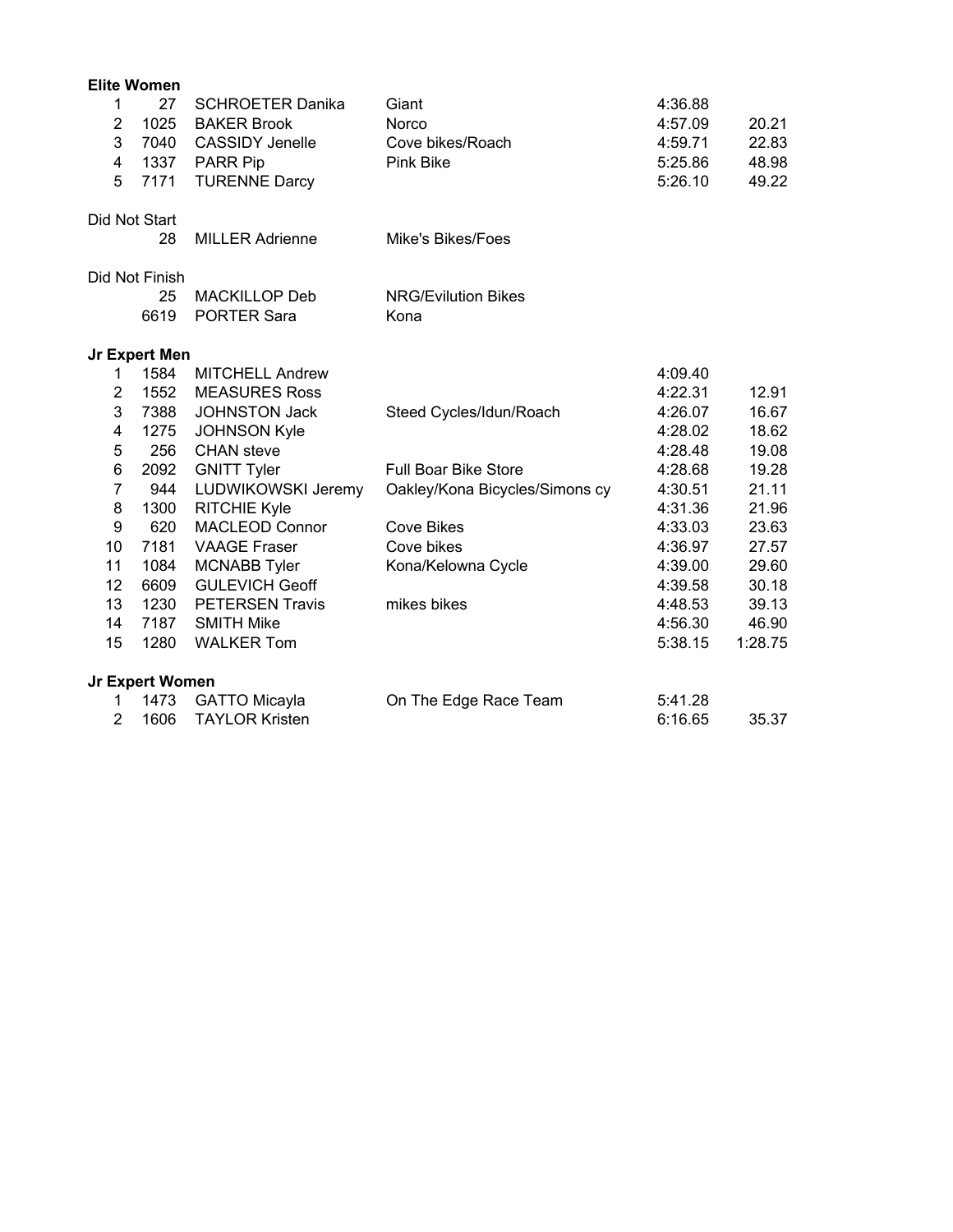|                | Jr Sport Men            |                           |                                |         |         |
|----------------|-------------------------|---------------------------|--------------------------------|---------|---------|
| 1.             | 1529                    | <b>WILLIAMS Terry</b>     |                                | 4:34.04 |         |
| $\overline{c}$ | 1244                    | <b>CHUNG Ryan</b>         | Cove Bikes Factory Racing      | 4:37.69 | 3.65    |
| 3              | 1812                    | <b>CHRONISTER Trevor</b>  | idun/hoots/funn                | 4:37.93 | 3.89    |
| 4              | 1660                    | <b>ELLINGSON Joshua</b>   |                                | 4:44.89 | 10.85   |
| 5              | 167                     | <b>STEIN Daniel</b>       | John Henry Bikes/Spy           | 4:47.69 | 13.65   |
| 6              | 6140                    | <b>ANDERSON Bryan</b>     |                                | 4:58.40 | 24.36   |
| $\overline{7}$ | 7918                    | <b>RULLKOTTER Micheal</b> |                                | 4:59.36 | 25.32   |
| 8              | 995                     | <b>MCCONAGHY Matthew</b>  |                                | 5:01.57 | 27.53   |
|                |                         |                           | Northern Cycle - Prince George |         |         |
| 9              | 1762                    | <b>DOLLMAN Kyle</b>       |                                | 5:03.88 | 29.84   |
| 10             | 1717                    | <b>DIX Derek</b>          |                                | 5:10.95 | 36.91   |
| 11             | 1551                    | <b>GROSSNICKLE Matt</b>   | Russ Hays/Norco/Dangerboy      | 5:16.64 | 42.60   |
| 12             | 392                     | <b>SHORT Kristian</b>     | Katmandu                       | 5:23.66 | 49.62   |
| 13             | 7014                    | <b>ENNS Kevin</b>         |                                | 5:31.05 | 57.01   |
| 14             | 7028                    | <b>SHINGLETON Jamie</b>   |                                | 5:33.30 | 59.26   |
| 15             | 7619                    | <b>FIRMAN Sean</b>        |                                | 5:37.03 | 1:02.99 |
| 16             | 5562                    | <b>SELINGER Tony</b>      | Christ/The bike shop           | 5:51.65 | 1:17.61 |
| 17             | 6646                    | <b>MCLAWS Kurt</b>        |                                | 6:11.32 | 1:37.28 |
| 18             | 1997                    | <b>GIBBS Alex</b>         |                                | 6:31.58 | 1:57.54 |
|                |                         |                           |                                |         |         |
|                | Did Not Start<br>1823   |                           | Hornby Island                  |         |         |
|                |                         | <b>HOLLIDAY Dylan</b>     |                                |         |         |
|                | Did Not Finish          |                           |                                |         |         |
|                | 1817                    | <b>DELUCA Brinton</b>     |                                |         |         |
|                |                         |                           |                                |         |         |
|                | Jr Sport Women          |                           |                                |         |         |
| 1              | 6043                    | <b>SMITH Shannon</b>      |                                | 6:08.64 |         |
| $\overline{2}$ | 6005                    | <b>LEWIS Zoe</b>          | cox racing                     | 6:26.04 | 17.40   |
| 3              | 1979                    | <b>WOOD Brittany</b>      |                                | 6:59.34 | 50.70   |
|                | <b>M30 Expert Men</b>   |                           |                                |         |         |
| 1              | 50                      | Humperdink, Engelburt     | Surgical enhancement Clinic    | 4:35.90 |         |
| $\overline{2}$ | 7159                    | <b>DURAND James</b>       |                                | 4:36.43 | 0.53    |
| 3              | 945                     | MUSCROFT Jason            |                                | 4:43.81 | 7.91    |
| 4              | 1858                    | <b>ANDERSON Eric</b>      | Banshee bikes/661/Ryders eyewe |         |         |
|                |                         |                           | <b>Dizzy Cycles</b>            | 4:45.58 | 9.68    |
| 5              | 1953                    | <b>BURKAT Radek</b>       |                                | 4:47.60 | 11.70   |
| 6              | 2029                    | MACDONALD Greg            |                                | 4:48.25 | 12.35   |
| $\overline{7}$ | 7182                    | <b>MILLER Colin</b>       | NSMB / Sport+Spinal PT         | 4:48.99 | 13.09   |
| 8              | 840                     | STERCEVIC John            |                                | 4:50.00 | 14.10   |
| 9              | 1575                    | <b>GRIMANN Ken</b>        | Momentum Sports/Dirty Parts/A2 | 4:51.51 | 15.61   |
| 10             | 1458                    | ROLOFF Jason              | mountain city cycle            | 4:53.32 | 17.42   |
| 11             | 714                     | <b>ENNS Bryon</b>         | John Henry                     | 4:54.48 | 18.58   |
| 12             | 834                     | <b>BRITTAIN Brian</b>     | John Henry The Bicycle Man/Hoo | 4:59.34 | 23.44   |
| 13             | 2003                    | <b>LABBE Pat</b>          | Gerick cycle kelowna           | 5:02.16 | 26.26   |
| 14             | 1936                    | <b>CARLSON Davin</b>      | <b>Ozzies Racing</b>           | 5:03.88 | 27.98   |
| 15             | 1271                    | <b>GULLETT Chris</b>      | Hate & Discontent              | 5:06.67 | 30.77   |
| 16             | 1954                    | <b>ROQUE Derek</b>        | Pinkbike.com                   | 5:15.60 | 39.70   |
| 17             | 8343                    | <b>SINNEMANN Torsten</b>  |                                | 5:32.26 | 56.36   |
|                |                         |                           |                                |         |         |
|                | Did Not Finish          |                           |                                |         |         |
|                | 977                     | <b>NUNNIKHOVEN Greg</b>   | Maple Ridge Cycle              |         |         |
|                | <b>M30 Expert Women</b> |                           |                                |         |         |
| 1              | 6002                    | <b>KOZIER Julie</b>       |                                | 5:20.76 |         |
| $\overline{2}$ | 1737                    | <b>CARLSON Glenowyn</b>   | Schwalbe                       | 5:24.44 | 3.68    |
| 3              | 720                     | KOZEVNIKOV Kelly          | Kona/Cove                      | 5:36.13 | 15.37   |
| 4              | 2004                    | <b>GRUNSKY Tanya</b>      |                                | 5:37.54 | 16.78   |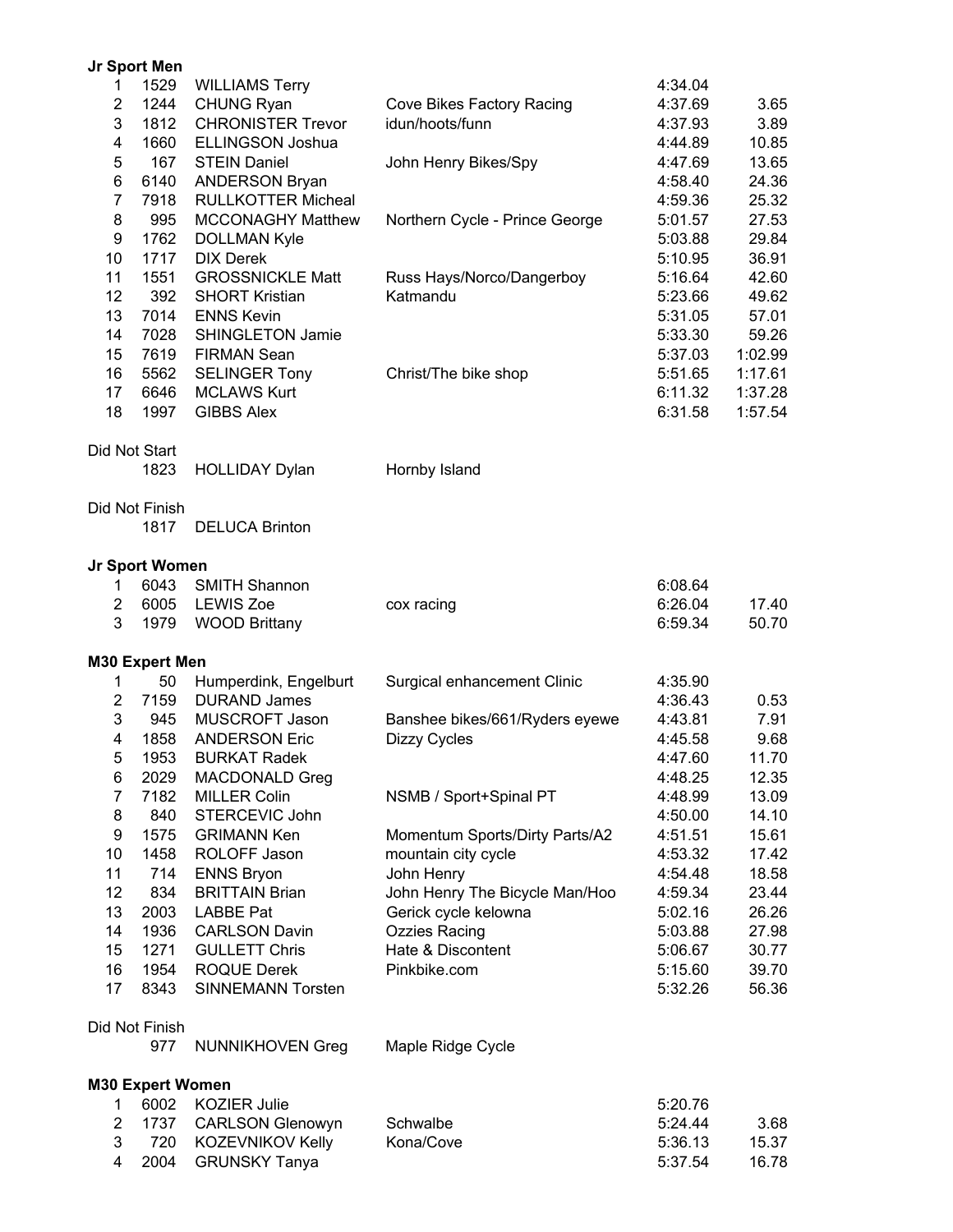|                         | M30 Sport Men                  |                         |                               |         |         |
|-------------------------|--------------------------------|-------------------------|-------------------------------|---------|---------|
| 1                       | 2038                           | <b>WALKER Clay</b>      |                               | 4:30.07 |         |
| $\overline{\mathbf{c}}$ | 1992                           | <b>STEVENSON Simon</b>  | <b>Mikes Bikes</b>            | 4:41.57 | 11.50   |
| 3                       | 8316                           | <b>GUNHOLD David</b>    |                               | 4:46.93 | 16.86   |
| 4                       | 7001                           | <b>GIDDINGS Jack</b>    |                               | 4:54.02 | 23.95   |
| 5                       | 1620                           | <b>NASH Paul</b>        | Giant                         | 4:55.91 | 25.84   |
| 6                       | 5686                           | <b>LAGUARDIA Alex</b>   |                               | 4:55.94 | 25.87   |
| $\overline{7}$          | 2099                           | <b>HEDLUND Scott</b>    | <b>Russell Prosthetics</b>    | 4:57.45 | 27.38   |
| 8                       | 1653                           | <b>INGRAM Terrence</b>  |                               | 4:58.23 | 28.16   |
| 9                       | 6044                           | <b>VENTURA Roger</b>    | Dark Cycles                   | 4:59.33 | 29.26   |
| 10                      | 6756                           | <b>WHITE Darrin</b>     | Envy/John Henry               | 5:07.57 | 37.50   |
| 11                      | 7128                           | <b>SHELDON Steve</b>    | <b>Edmonds Cycle</b>          | 5:08.05 | 37.98   |
| 12                      | 1604                           | <b>SCHOENFELD Glade</b> |                               | 5:08.75 | 38.68   |
| 13                      | 9402                           | <b>WHITWORTH Colin</b>  |                               | 5:09.19 | 39.12   |
| 14                      | 7107                           | <b>CARTER Cory</b>      |                               | 5:09.28 | 39.21   |
| 15                      | 1675                           | <b>CORDOVIZ Raineil</b> | Horizon Dental                | 5:10.37 | 40.30   |
| 16                      | 7868                           | <b>WILKES Dean</b>      |                               | 5:10.77 | 40.70   |
| 17                      | 1846                           | <b>BLAIS Lee</b>        | <b>Ozzies Racing</b>          | 5:11.88 | 41.81   |
| 18                      | 1051                           | MACALISTER Ian          |                               | 5:13.09 | 43.02   |
| 19                      | 1915                           | <b>PILCHER Steve</b>    |                               | 5:13.78 | 43.71   |
| 20                      | 7157                           | <b>EAGLES Chris</b>     |                               | 5:15.63 | 45.56   |
| 21                      | 1968                           | <b>GOLDSTONE Brian</b>  | Corsa Cycles/ARC'TERYX        | 5:18.06 | 47.99   |
| 22                      | 1903                           | YOUNG Alan              | <b>Horizon Dental Centre</b>  | 5:21.20 | 51.13   |
| 23                      | 1892                           | <b>MCMILLAN Stephen</b> | <b>Carve Components</b>       | 5:28.59 | 58.52   |
| 24                      | 7129                           | <b>CLARKE Ken</b>       |                               | 5:35.75 | 1:05.68 |
| 25                      | 1880                           | <b>HUGHES Lee</b>       | Maple Ridge Cycle             | 5:38.40 | 1:08.33 |
| 26                      | 6772                           | <b>GARGUL Kevin</b>     |                               | 5:48.06 | 1:17.99 |
| 27                      | 8542                           | <b>NOAKES Ken</b>       |                               | 7:40.40 | 3:10.33 |
|                         | Did Not Start                  |                         |                               |         |         |
|                         | 9994                           | <b>GOSSMAN Brett</b>    |                               |         |         |
|                         |                                |                         |                               |         |         |
|                         | Did Not Finish                 |                         |                               |         |         |
|                         | 5581                           | <b>LEWIS Todd</b>       | John Henry                    |         |         |
|                         | 6578                           | <b>TOWNSHEAD Chad</b>   |                               |         |         |
|                         | 6728                           | <b>VINK Tim</b>         |                               |         |         |
|                         |                                |                         |                               |         |         |
| 1.                      | <b>M30 Sport Women</b><br>1927 | <b>HOODSPITH Megan</b>  | John Henry's Pedals and Pints | 6:09.99 |         |
| $\mathbf{2}^{\prime}$   | 1580                           | <b>LAMBERT Anissa</b>   | Overtime Sports               | 6:33.99 | 24.00   |
| 3                       |                                |                         |                               |         | 34.82   |
|                         |                                | 7166 ALEXANDRE Pamela   | Fullboar                      | 6:44.81 |         |
|                         | <b>M40 Expert Men</b>          |                         |                               |         |         |
| 1                       | 1383                           | <b>EARNSHAW Todd</b>    | <b>Wenting's Cycle</b>        | 4:37.12 |         |
| 2                       | 6584                           | <b>BENTLEY Chris</b>    | <b>Single Track Cycles</b>    | 4:54.15 | 17.03   |
| 3                       | 1974                           | <b>STOLTING Peter</b>   | <b>Mike's Bikes</b>           | 5:09.79 | 32.67   |
| $\overline{\mathbf{4}}$ | 1316                           | <b>VELEZ Scott</b>      | SteedCycles/SRAM/RockShox     | 5:11.79 | 34.67   |
| 5                       | 1657                           | <b>CHAN Mike</b>        |                               | 5:16.41 | 39.29   |
| 6                       | 503                            | <b>EHMAN Don</b>        |                               | 5:40.69 | 1:03.57 |
| $\overline{7}$          | 921                            | RIDEOUT John            |                               | 5:54.20 | 1:17.08 |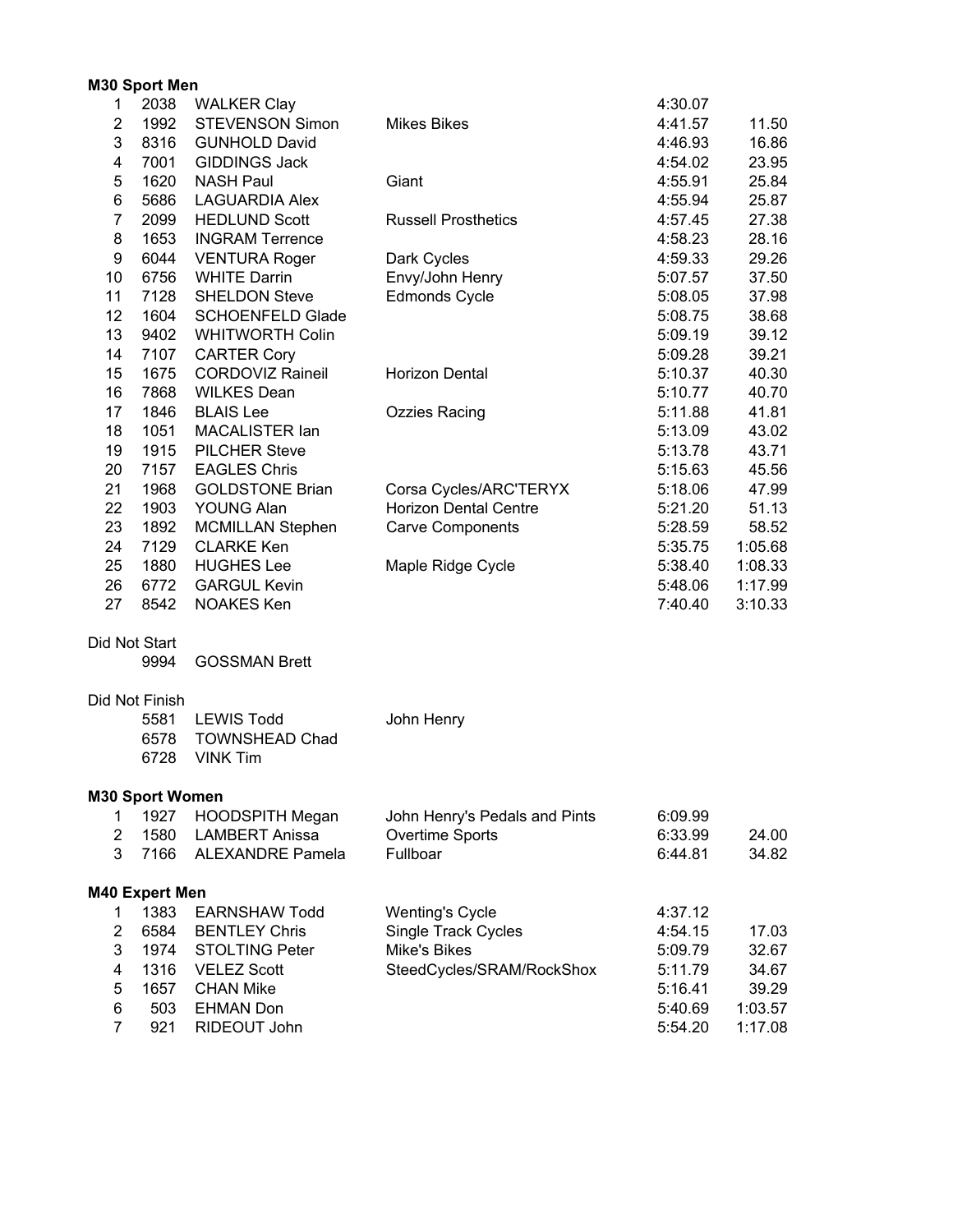|                | M40 Sport Men          |                         |                                |         |         |
|----------------|------------------------|-------------------------|--------------------------------|---------|---------|
| $\mathbf{1}$   | 6628                   | PARKER John             | None                           | 4:58.87 |         |
| $\overline{2}$ | 1520                   | ROUSSEAU Oliver         | Overtime Sports                | 5:07.76 | 8.89    |
| 3              | 6739                   | FAULKNER Jayson         |                                | 5:09.54 | 10.67   |
| 4              | 1787                   | <b>BURBINE Greg</b>     |                                | 5:20.04 | 21.17   |
| 5              | 7155                   | <b>SAVORY Bruce</b>     |                                | 5:34.72 | 35.85   |
| 6              | 6637                   | <b>BORIS John</b>       | Overtime Sports                | 5:40.88 | 42.01   |
| $\overline{7}$ | 6579                   | <b>STEIN Jake</b>       |                                | 6:04.77 | 1:05.90 |
| 8              | 6041                   | <b>HARVEY Duncan</b>    |                                | 6:41.02 | 1:42.15 |
| 9              | 7677                   | <b>WHITE Gordon</b>     |                                | 6:47.61 | 1:48.74 |
| 10             | 6640                   | <b>METCALF Neil</b>     |                                | 6:56.01 | 1:57.14 |
|                | <b>Sr Beginner Men</b> |                         |                                |         |         |
| $\mathbf 1$    | 2080                   | JOHNSTON Josef          | <b>Steed Cycles</b>            | 4:46.12 |         |
| $\overline{2}$ | 7035                   | <b>STRAIN Jamie</b>     |                                | 4:51.73 | 5.61    |
| 3              | 7101                   | <b>BROWN Matt</b>       |                                | 4:54.01 | 7.89    |
| 4              | 7158                   | <b>PRIEST Matt</b>      | Fracture products              | 4:54.62 | 8.50    |
| 5              | 6757                   | SMITH A.J.              |                                | 5:01.95 | 15.83   |
| 6              | 2033                   | <b>FILMER Andrew</b>    | Overtime Sports                | 5:07.08 | 20.96   |
| $\overline{7}$ | 1924                   | <b>NEZIL Daniel</b>     | Katmandu/Outlet Industries     | 5:07.82 | 21.70   |
| 8              | 7122                   | <b>KATZ Holger</b>      | Terrify Racing Team-Switzerlan | 5:13.97 | 27.85   |
| 9              | 5748                   | <b>SCHNEIDER Stefan</b> | Error Bike Team                | 5:16.72 | 30.60   |
| 10             | 6762                   | <b>BJERKE Giles</b>     |                                | 5:18.65 | 32.53   |
| 11             | 6660                   | DOULE Dan               |                                | 5:18.83 | 32.71   |
| 12             | 6045                   | <b>HILL Dave</b>        |                                | 5:19.89 | 33.77   |
| 13             | 7034                   | <b>SCHMIDER Tobias</b>  | Terrify Racing Team-Switzerlan | 5:21.74 | 35.62   |
| 14             | 1629                   | <b>FACCHIN Chris</b>    |                                | 5:22.84 | 36.72   |
| 15             | 8363                   | <b>ARMSTRONG Matt</b>   |                                | 5:24.41 | 38.29   |
| 16             | 8302                   | <b>WALKER Colin</b>     |                                | 5:27.99 | 41.87   |
| 17             | 7156                   | <b>BEELER Marcel</b>    | Error Bike Team                | 5:36.83 | 50.71   |
| 18             | 2002                   | <b>GRANT Mike</b>       |                                | 5:43.13 | 57.01   |
| 19             | 6114                   | <b>STRINGER Michael</b> |                                | 5:45.29 | 59.17   |
| 20             | 2071                   | <b>LOEHR Michael</b>    |                                | 5:45.67 | 59.55   |
| 21             | 8365                   | <b>NEWBERRY Brenin</b>  |                                | 5:45.85 | 59.73   |
| 22             | 2036                   | <b>COLEMAN Tim</b>      |                                | 5:46.59 | 1:00.47 |
| 23             | 1655                   | <b>BHERER David</b>     |                                | 5:56.20 | 1:10.08 |
| 24             | 7117                   | <b>HORTON Jarrett</b>   |                                | 5:58.18 | 1:12.06 |
| 25             | 1973                   | <b>LAM Craig</b>        |                                | 6:00.79 | 1:14.67 |
| 26             | 1871                   | <b>EWEN James</b>       |                                | 6:04.60 | 1:18.48 |
| 27             | 2037                   | <b>EASON Dustin</b>     | <b>Wenting's Cycle</b>         | 8:13.48 | 3:27.36 |
| 28             | 6608                   | <b>BOETTCHER Chris</b>  |                                | 8:27.41 | 3:41.29 |

Did Not Finish

1984 REID Trevor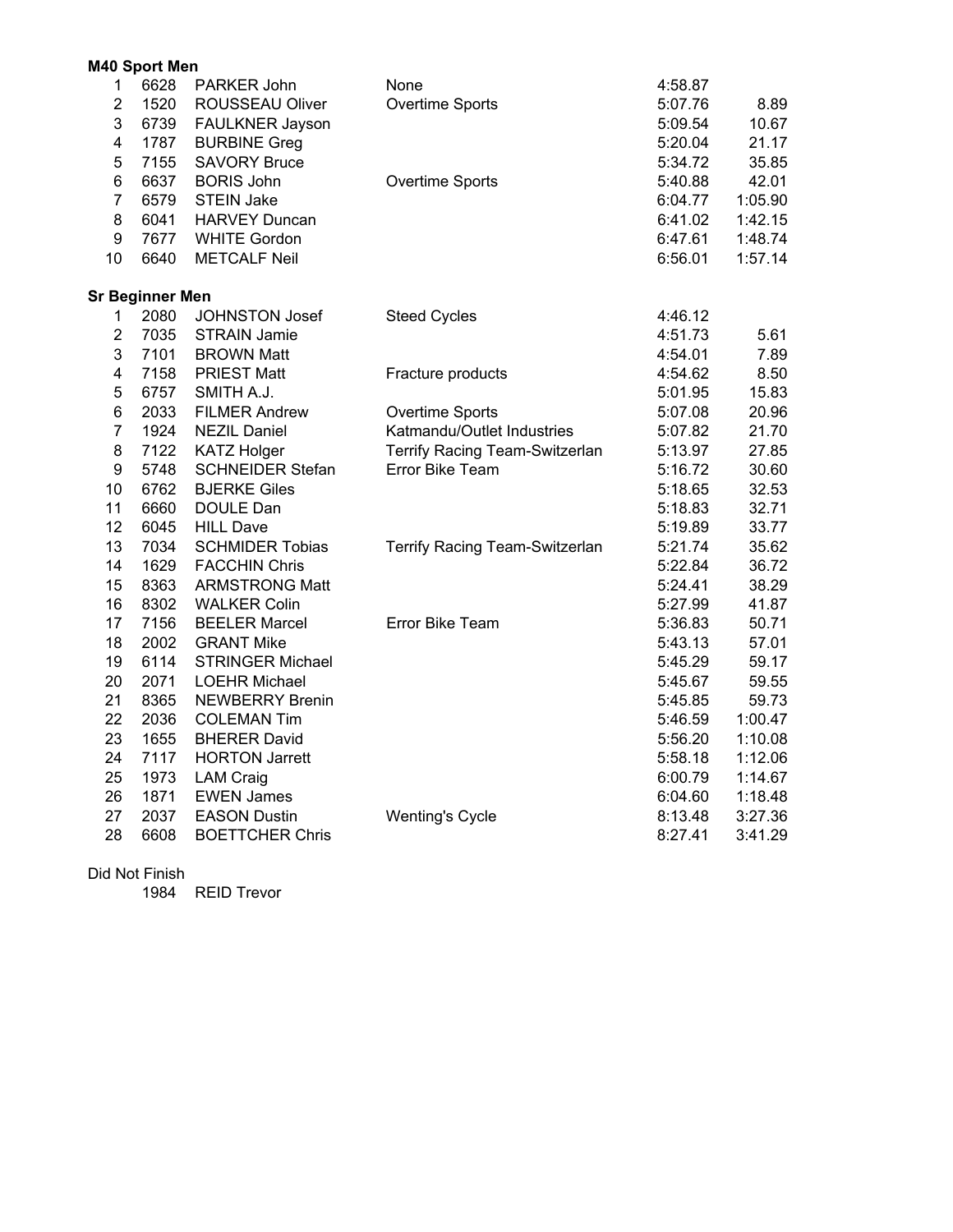|                         | <b>Sr Expert Men</b>          |                                   |                             |                    |                    |
|-------------------------|-------------------------------|-----------------------------------|-----------------------------|--------------------|--------------------|
| 1                       | 6110                          | COOK Adam                         |                             | 4:11.31            |                    |
| 2                       | 2039                          | <b>BARTKOWSKI Kevin</b>           | <b>Cove Bikes</b>           | 4:22.82            | 11.51              |
| 3                       | 1729                          | <b>SMITH Steve</b>                |                             | 4:25.22            | 13.91              |
| 4                       | 6760                          | PIGHIN Tyler                      |                             | 4:34.14            | 22.83              |
| 5                       | 6792                          | <b>BROWN Tyler</b>                | Mike's Bikes - Courtenay BC | 4:35.72            | 24.41              |
| 6                       | 6122                          | NEWMAN Ryan                       | <b>NSMB</b>                 | 4:36.30            | 24.99              |
| $\overline{7}$          | 2078                          | <b>TERWIEL Justin</b>             | Full Boar                   | 4:42.62            | 31.31              |
| 8                       | 1735                          | <b>MCLAWS Kyle</b>                | Steedcycles/SRAM/Rockshox   | 4:43.73            | 32.42              |
| 9                       | 998                           | <b>LINDSTROM Kelsey</b>           | <b>NRG</b>                  | 4:46.19            | 34.88              |
| 10                      | 5547                          | <b>GROVERSEN Tim</b>              |                             | 4:51.31            | 40.00              |
| 11                      | 8328                          | RASMUSSEN Jordan                  |                             | 5:10.71            | 59.40              |
| 12                      | 1318                          | YASTREMSKY Darren                 |                             | 5:12.16            | 1:00.85            |
| 13                      | 1321                          | <b>ELLIOT Rob</b>                 | Overtime Sports             | 8:03.77            | 3:52.46            |
| 14                      | 6767                          | <b>KOHUT Stacey</b>               |                             | 11:50.81           | 7:39.50            |
|                         | <b>Sr Expert Women</b>        |                                   |                             |                    |                    |
| 1                       | 5682                          | <b>TENG Angela</b>                | Sugoi                       | 5:06.09            |                    |
| $\overline{2}$          | 1637                          | <b>IUS Alix</b>                   |                             | 5:16.89            | 10.80              |
| 3                       | 1983                          | <b>TAYLOR Fiona</b>               | Dodge City Cycle            | 5:20.31            | 14.22              |
| 4                       | 1656                          | <b>WRIGHT Seana</b>               |                             | 5:29.46            | 23.37              |
| 5                       | 1415                          | <b>HOLMES Tara</b>                |                             | 5:39.51            | 33.42              |
| 6                       | 1459                          | <b>MAINSE Kelly</b>               | mountain city cycle         | 5:45.42            | 39.33              |
| $\overline{7}$          | 1742                          | <b>WEINTRAGER Johanna</b>         |                             | 5:49.29            | 43.20              |
| 8                       | 969                           | <b>BEATTIE Cheryl</b>             | <b>Bicycle Cafe</b>         | 6:44.97            | 1:38.88            |
|                         | <b>Sr Sport Men</b>           |                                   |                             |                    |                    |
| 1                       | 6736                          | <b>SMITH Kenney</b>               |                             | 4:30.47            |                    |
| $\overline{c}$          | 6333                          | <b>WILSON Ryan</b>                |                             | 4:31.41            | 0.94               |
| 3                       | 7033                          | <b>TREMBLAY David</b>             |                             | 4:46.73            | 16.26              |
| $\overline{\mathbf{4}}$ | 2062                          | <b>MCKINNON Neil</b>              | n/a                         | 4:48.97            | 18.50              |
| 5                       | 6098                          | <b>FAFARD Ewan</b>                | Maple Ridge Cycle           | 4:49.43            | 18.96              |
| 6                       | 1694                          | <b>FALLS Dylan</b>                |                             | 4:55.65            | 25.18              |
| $\overline{7}$          | 6754                          | <b>KEHLER Galien</b>              |                             | 4:58.04            | 27.57              |
| 8                       | 5551                          | <b>METCALF Luke</b>               |                             | 4:58.45            | 27.98              |
| 9                       | 641                           | <b>ANDERSON Ryan</b>              | John Henry Bikes            | 4:59.28            | 28.81              |
| 10                      | 7397                          | <b>ISAAC Kevin</b>                |                             | 4:59.52            | 29.05              |
| 11                      | 5713                          | <b>PUBLOW Robert</b>              |                             | 5:07.87            | 37.40              |
| 12                      | 1636                          | <b>BEAUSOLEIL Mike</b>            |                             | 5:10.86            | 40.39              |
| 13                      | 2034                          | PERRIGARD David                   | On Top Bike Shop            | 5:12.80            | 42.33              |
| 14                      | 7161                          | <b>FISHER Chris</b>               | Error Bike Team             | 5:13.85            | 43.38              |
| 15                      | 1926                          | <b>KERR Sean</b>                  | Giant Canada                | 5:15.40            | 44.93              |
| 16                      | 5741                          | <b>GERBRANDT Dave</b>             |                             | 5:19.54            | 49.07              |
| 17                      | 2088                          | <b>PARSONS Mike</b>               |                             | 5:26.75            | 56.28              |
| 18<br>19                | 6615<br>7410                  | <b>BERRY Dave</b>                 | Me Myself and I             | 5:52.99<br>5:56.11 | 1:22.52            |
| 20                      | 1125                          | SOANES Ryan<br><b>GOODMAN Tom</b> | <b>Bicycle Café</b>         | 6:16.69            | 1:25.64<br>1:46.22 |
| 21                      | 7879                          | <b>SHELDON Herman</b>             |                             | 8:31.97            | 4:01.50            |
|                         |                               |                                   |                             |                    |                    |
| 1                       | <b>Sr Sport Women</b><br>1922 | <b>DEMCHUK Jennifer</b>           |                             | 5:46.53            |                    |
| $\overline{2}$          | 7047                          | <b>KUENZLER</b> esther            |                             | 5:47.19            | 0.66               |
| 3                       | 6057                          | <b>SMITH Brandi</b>               |                             | 5:47.43            | 0.90               |
| 4                       | 7041                          | <b>KRAMPL Monica</b>              |                             | 5:51.48            | 4.95               |
| 5                       | 5521                          | <b>PALETAR Lucie</b>              |                             | 6:07.19            | 20.66              |
| 6                       | 1603                          | <b>SCHOENFELD Jennifer</b>        |                             | 6:07.44            | 20.91              |
| $\overline{7}$          | 1881                          | <b>ZIRNHELT Amber</b>             | <b>Red Shreds</b>           | 6:08.15            | 21.62              |
| 8                       | 1654                          | <b>GARABA Agnes</b>               |                             | 6:24.02            | 37.49              |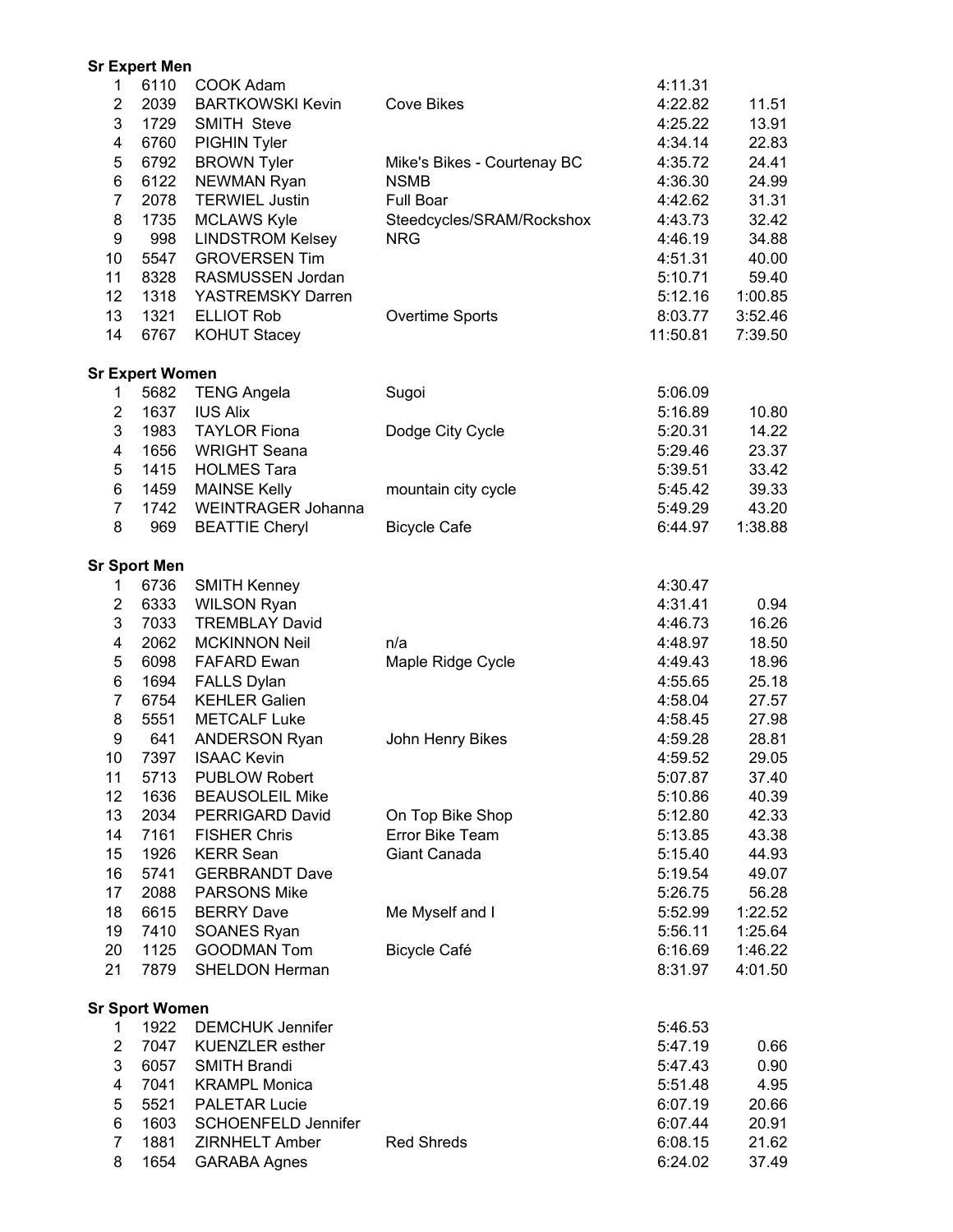|                         | <b>U15 Hardtail Men</b> |                            |                            |          |         |
|-------------------------|-------------------------|----------------------------|----------------------------|----------|---------|
| $\mathbf 1$             | 1838                    | <b>BOURQUIN Shea</b>       |                            | 5:33.99  |         |
| $\overline{2}$          | 1964                    | <b>NILSON Cameron</b>      |                            | 6:09.96  | 35.97   |
| 3                       | 7316                    | <b>DOUCETTE Scott</b>      |                            | 6:42.40  | 1:08.41 |
| 4                       | 7193                    | <b>CARR Anthony</b>        | Shoreriders                | 7:28.32  | 1:54.33 |
| 5                       | 6111                    | <b>DOERKSEN Brad</b>       |                            | 7:52.03  | 2:18.04 |
| U15 Men                 |                         |                            |                            |          |         |
| 1                       | 5746                    | PROCHAZKA Alex             | Rocky Mtn/Business Objects | 4:46.76  |         |
| $\overline{2}$          | 1808                    | <b>VANDERHAM Ryan</b>      |                            | 4:53.11  | 6.35    |
| 3                       | 6599                    | REINITZ Jordan             |                            | 5:05.33  | 18.57   |
| 4                       | 2026                    | <b>GARSTIN Simon</b>       | <b>Mike's Bikes</b>        | 5:07.20  | 20.44   |
| 5                       | 1865                    | <b>BUEHLER Garett</b>      |                            | 5:12.05  | 25.29   |
| 6                       | 6517                    | <b>EVANS Anthony</b>       | Outbound Cycle             | 5:13.62  | 26.86   |
| $\overline{7}$          | 7196                    | <b>DUNKERTON Dylan</b>     | Spin Cycles                | 5:16.44  | 29.68   |
| 8                       | 8876                    | <b>SWACKHAMMER Jarrett</b> |                            | 5:18.89  | 32.13   |
| 9                       | 5822                    | <b>CICHON Sebastian</b>    |                            | 5:20.28  | 33.52   |
| 10                      | 7102                    | <b>MURGG Chris</b>         |                            | 5:23.75  | 36.99   |
| 11                      | 7698                    | <b>SPENCER Daniel</b>      | outbound cycle             | 5:30.17  | 43.41   |
| 12                      | 6766                    | <b>HARVEY Jonas</b>        |                            | 5:31.74  | 44.98   |
| 13                      | 6611                    | SULLIVAN Ryan              | <b>Corridor Club</b>       | 5:36.86  | 50.10   |
| 14                      | 6064                    | <b>BASSLER Keegan</b>      |                            | 5:41.20  | 54.44   |
| 15                      | 7745                    | <b>WIERZBICKI Tyler</b>    | OutBound Cycle             | 5:43.53  | 56.77   |
| 16                      | 6149                    | <b>DEAN Taylor</b>         |                            | 6:02.28  | 1:15.52 |
| 17                      | 1805                    | <b>TROUSDELL Mark</b>      |                            | 6:08.72  | 1:21.96 |
| 18                      | 7755                    | POLLOCK Mason              |                            | 6:32.23  | 1:45.47 |
| 19                      | 6109                    | <b>MARSHALL Chayse</b>     |                            | 6:40.01  | 1:53.25 |
| 20                      | 5567                    | <b>WIERDA Dave</b>         |                            | 7:02.60  | 2:15.84 |
| 21                      | 5736                    | FEIST Lange                |                            | 7:02.66  | 2:15.90 |
| 22                      | 6750                    | <b>CORBETT Tyler</b>       |                            | 10:36.33 | 5:49.57 |
|                         | U15 Women               |                            |                            |          |         |
| $\mathbf 1$             | 1226                    | <b>SHORT Katherine</b>     |                            | 6:18.32  |         |
| $\overline{2}$          | 1937                    | <b>MILLER Miranda</b>      |                            | 6:19.17  | 0.85    |
| 3                       | 5988                    | <b>WOODRUFF Ruby</b>       |                            | 6:40.01  | 21.69   |
|                         | <b>U17 Expert Men</b>   |                            |                            |          |         |
| 1                       | 5579                    | <b>SMITH Steve</b>         | Realm                      | 4:20.89  |         |
| $\overline{\mathbf{c}}$ | 1951                    | <b>CSOKONAY Dan</b>        | Norco/ Bow Cycle/ Oakley   | 4:31.63  | 10.74   |
| 3                       | 1959                    | <b>GORZ Tyler</b>          | Hoots                      | 4:50.69  | 29.80   |
| 4                       | 1503                    | <b>CHUNG Tyler</b>         | Cove Bikes Factory Racing  | 4:51.35  | 30.46   |
| 5                       | 1430                    | <b>JAHENY Marcus</b>       | Rockshox/Sram/Evolution    | 5:03.16  | 42.27   |
| 6                       | 994                     | MCCONAGHY Adam             | MB Racing - Prince George  | 5:32.19  | 1:11.30 |
| $\overline{7}$          | 6761                    | <b>DENT Nick</b>           |                            | 5:34.27  | 1:13.38 |